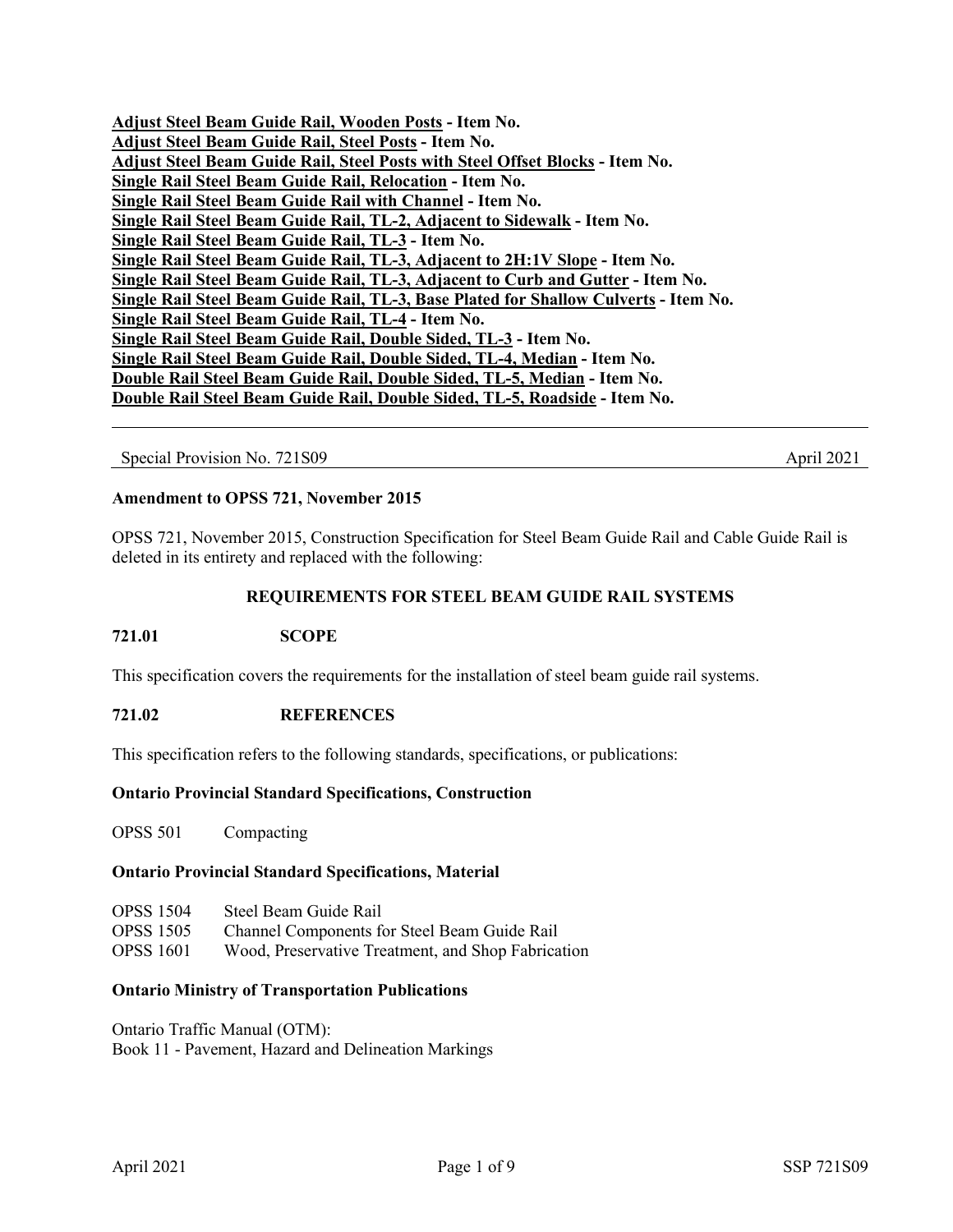# **CSA Standards**

G164-18 Hot Dip Galvanizing of Irregularly Shaped Articles

# **ASTM International**

| $A36 / A36M - 19$<br>$A780 / A780M - 09$<br>D <sub>4956</sub> - 19 | Carbon Structural Steel<br>Repair of Damaged and Uncoated Areas of Hot Dip Galvanized Coatings<br>Retroreflective Sheeting for Traffic Control |
|--------------------------------------------------------------------|------------------------------------------------------------------------------------------------------------------------------------------------|
| 721.03                                                             | <b>DEFINITIONS - Not Used</b>                                                                                                                  |
| 721.04                                                             | <b>DESIGN AND SUBMISSION REQUIREMENTS</b>                                                                                                      |
|                                                                    |                                                                                                                                                |

## **721.04.01 Submission Requirements**

The selection of the systems to be installed at each steel beam guide rail location, including the applicable standard drawings for each location, shall be submitted to the Contract Administrator a minimum of seven Days prior to the first placement.

In addition, a copy of the installation instructions and manufacturer's specifications for proprietary systems shall be submitted to the Contract Administrator prior to system installation.

## **721.05 MATERIALS**

# **721.05.01 Non-Proprietary Steel Beam Guide Rail**

Single rail guide rail panels shall be according to OPSS 1504.

Channel components shall be according to OPSS 1505.

Wooden posts and blocks shall be according to OPSS 1601.

Plastic blocks shall be as specified in the Contract Documents.

Steel sleeves and spacer tubes used in transition treatments to concrete structures shall be fabricated from Schedule 40 galvanized steel pipe.

Steel posts, sleeves, and spacer tubes shall be hot dip galvanized after fabrication according to CSA G164.

Steel posts shall be according to ASTM A36.

Reflectors shall have a minimum reflective surface of 100 x 100 mm; high intensity retroreflective sheeting according to ASTM D4956, Type VII; colour according to OTM Book 11; and flexibility to bend 90 degrees from vertical and self restore.

Steel base plates for shallow culverts shall be according to ASTM A36

## **721.05.02 Proprietary Steel Beam Guide Rail**

Single rail guide rail panels shall be according to OPSS 1504.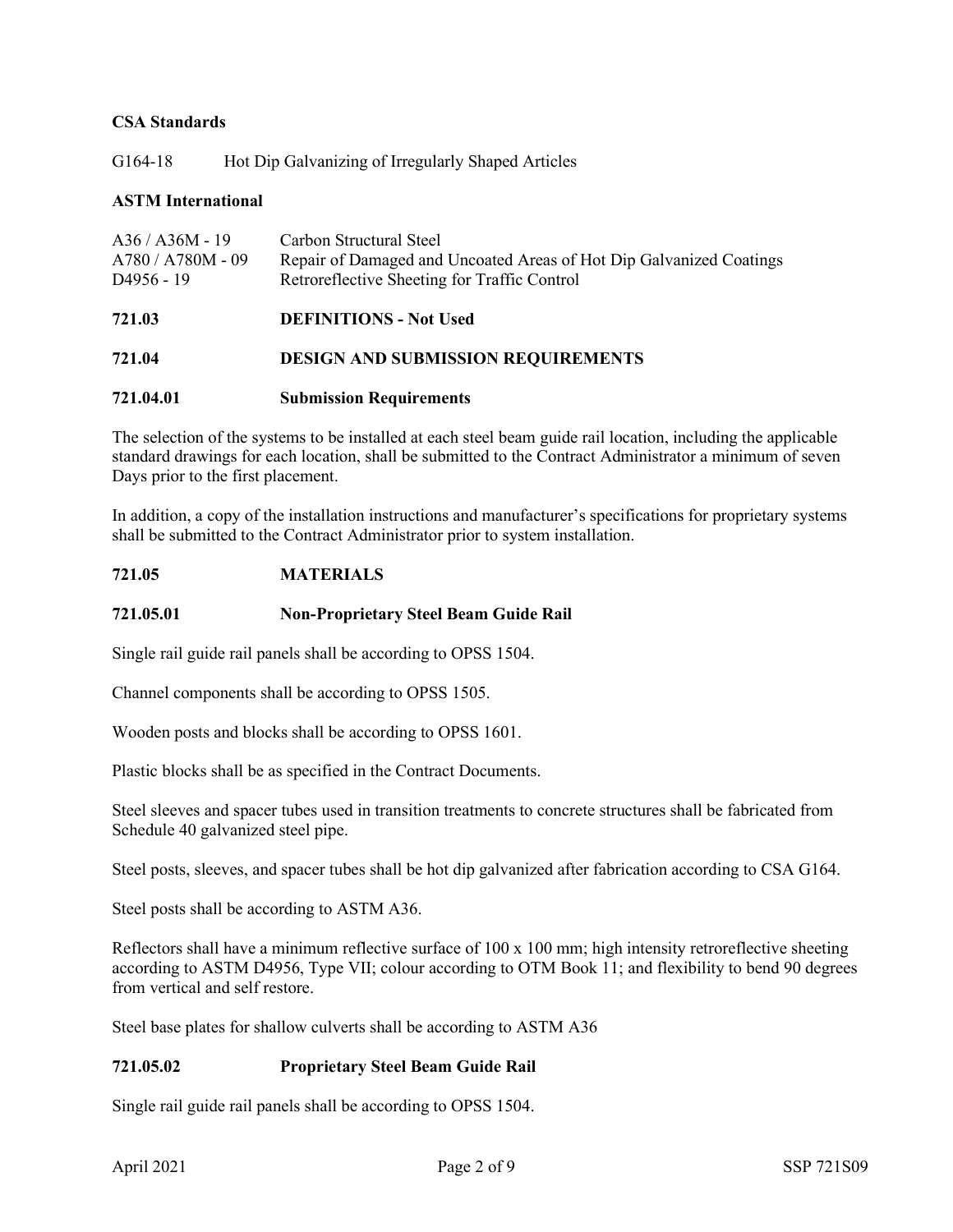Thrie beam rail shall be according to the Contract Documents.

All supplied proprietary components on proprietary systems shall be according to the manufacturer's specifications.

The names of proprietary systems and manufacturers acceptable for steel beam guide rail are listed in Table 1.

Retroreflective sheeting for adherence to galvanized steel posts shall be according to the manufacturer's recommendations.

Sheeting colour shall be according to OTM Book 11.

### **721.05.03 Fabricated Steel Bases**

Fabricated steel bases shall be according to OPSS 1503.

**721.06 EQUIPMENT - Not Used**

## **721.07 CONSTRUCTION**

### **721.07.01 General**

Guide rail systems shall be installed plumb and to the alignment and grade as specified in the Contract Documents, regardless of the material encountered.

Tops of wooden posts shall be cut as specified in the Contract Documents and treated with two coats of 2% copper naphthenate wood preservative. Field applied wood preservative that comes in contact with any galvanized components shall be removed immediately.

Acceptable material from posthole excavation shall be used as backfill around posts and compacted according to OPSS 501.

When required, fabricated steel bases shall be installed level and square to the centreline of the roadway.

Cut ends, field drilled holes, and damaged areas of hot dip galvanized coatings on any galvanized component shall be repaired according to ASTM A780.

Flame cutting shall not be permitted.

### **721.07.02 Acceptable Systems**

The system names and where applicable, the manufacturer's name, of acceptable systems for steel beam guide rail, roadside and median tender items are specified in Table 1.

The Contract Documents specify the system requirements at each installation location, according to the convention defined in Table 2.

A system listed in Table 1 that meets the specified system requirements shall be selected and installed according to the Contract Documents and the Contractor's submission.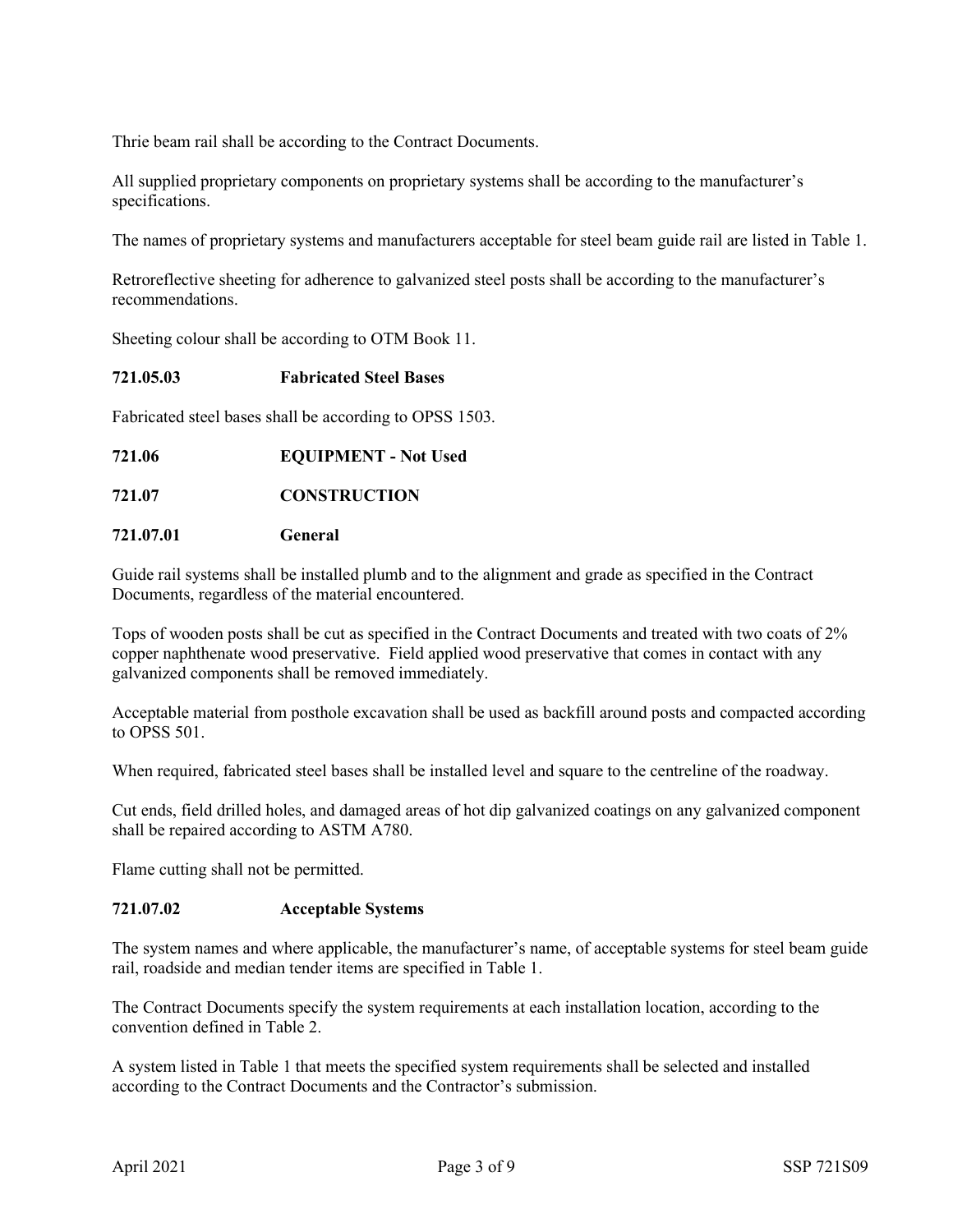# **721.07.03 Steel Beam Guide Rail**

## **721.07.03.01 Installation**

Steel beam guide rail shall be installed as specified in the Contract Documents.

Steel posts used on steel beam guide rail installations shall use either plastic blocks or routed wooden blocks. Where wooden breakaway posts are required, they shall be installed with wooden blocks.

Different types of plastic and wooden blocks shall not be permitted together within a steel beam guide rail installation.

When a transition to a rigid obstacle is required, the offset block for the channel may be either wood or a pipe sleeve over the connecting bolt. The pipe sleeve shall be 89 mm outer diameter (OD) galvanized steel pipe cut to the required length.

Backup plates, steel spacer tubes, and pipe sleeves shall be installed as specified in the Contract Documents.

All joints shall be lapped in the direction of traffic.

Bolts shall be tightened to 100 Nm. Bolts for wooden post installations shall be field cut as required to maintain a maximum protrusion of 10 mm beyond the nut. The cut end of the bolt shall be ground smooth with all sharp edges and burrs removed.

In the event of any conflict between the requirements of any proprietary systems and the above requirements, the requirements of the proprietary systems shall govern.

Steel beam guide rail mounting heights shall be measured vertically from the top of the steel beam guide rail.

Steel beam guide rail without channel mounting heights shall be within the following ranges:

- a) 685 to 760 mm during construction and seasonal shutdown.
- b) 685 to 735 mm upon completion of the Work.

Steel beam guide rail with channel mounting heights shall be within the following ranges:

- a) 685 to 785 mm during construction and seasonal shutdown.
- b) 735 to 785 mm upon completion of the Work.

Where curb with gutter is required, steel beam guide rail mounting heights shall be measured:

- a) Vertically at face of steel beam guide rail, when the face of steel beam guide rail is more than 300 mm beyond the back side of the concrete curb.
- b) Vertically at the edge of pavement, when the face of steel beam guide rail is 300 mm or less from the back side of the concrete curb.

Type M and Ezy Guard 4 single and double-sided steel beam guide rail mounting heights shall be within the following ranges:

- a) 710 to 810 mm during construction and seasonal shutdown.
- b) 760 to 810 mm upon completion of the Work.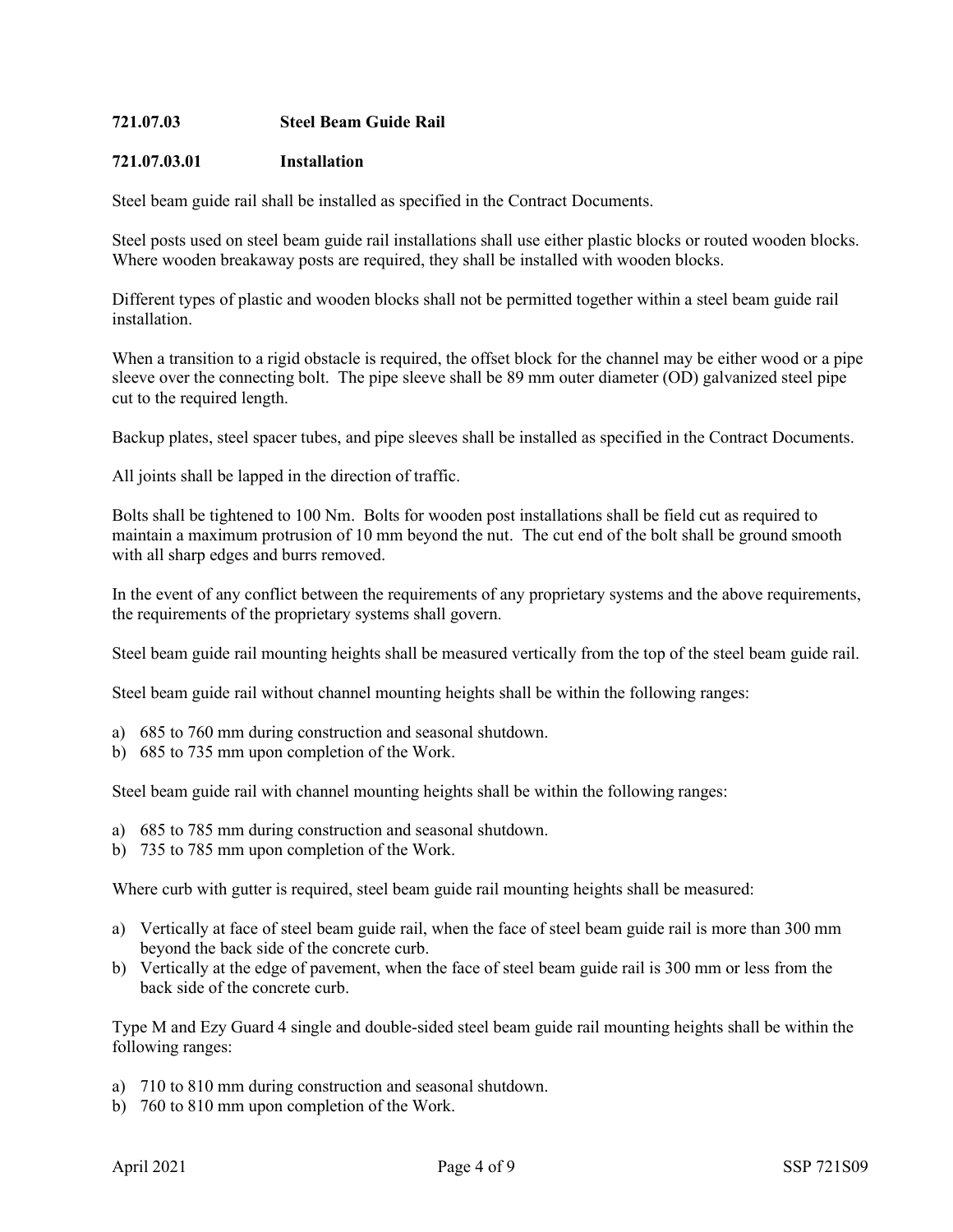Where curb with gutter is required with Type M steel beam guide rail, mounting heights shall be measured vertically at the inside edge of the concrete gutter.

Where sidewalk is required with Type M steel beam guide rail, mounting heights shall be measured vertically at the face of Type M steel beam guide rail.

Type M20 base plated steel posts shall be field cut and field punched to provide Type M steel beam guide rail mounting heights according to the Contract Documents.

Type M20 base plated steel posts shall be epoxied according to the Contract Documents by an installer certified by the manufacturer's direct representative.

ACP Sentry single and double-sided steel beam guide rail mounting heights shall be within the following ranges:

- a) 725 to 825 mm during construction and seasonal shutdown.
- b) 775 to 825 mm upon completion of the Work.

Ezy Guard High Containment single and double-sided steel beam guide rail mounting heights shall be within the following ranges:

- a) 905 to 1005 mm during construction and seasonal shutdown.
- b) 955 to 1005 mm upon completion of the Work.

### **721.07.03.02 Reflectors**

Reflectors shall be placed:

- a) Starting at the fifth post from the approach end of a steel beam guide rail end treatment.
- b) At a maximum interval of every tenth post on tangent.
- c) On curves, as specified in OTM Book 11, Table 4, but not at an interval less than every tenth post.
- d) Ending on the last post of the steel beam guide rail installation.
- e) On the posts at the four adjacent steel beam guide rail splices at the approach and leaving end of structures.

The reflector shall be fastened to the post using adhesives, bolts and nuts, or screws with reflective surfaces clear above the top of the posts. One-sided reflectors shall be installed on divided highways and two-sided reflectors shall be installed on undivided highways.

### **721.07.03.03 Steel Beam Structure Connections**

Steel beam guide rail shall be connected to new or existing structure walls as specified in the Contract Documents.

#### **721.07.03.04 Adjust Steel Beam Guide Rail**

Steel beam guide rail shall be adjusted at locations as specified in the Contract Documents.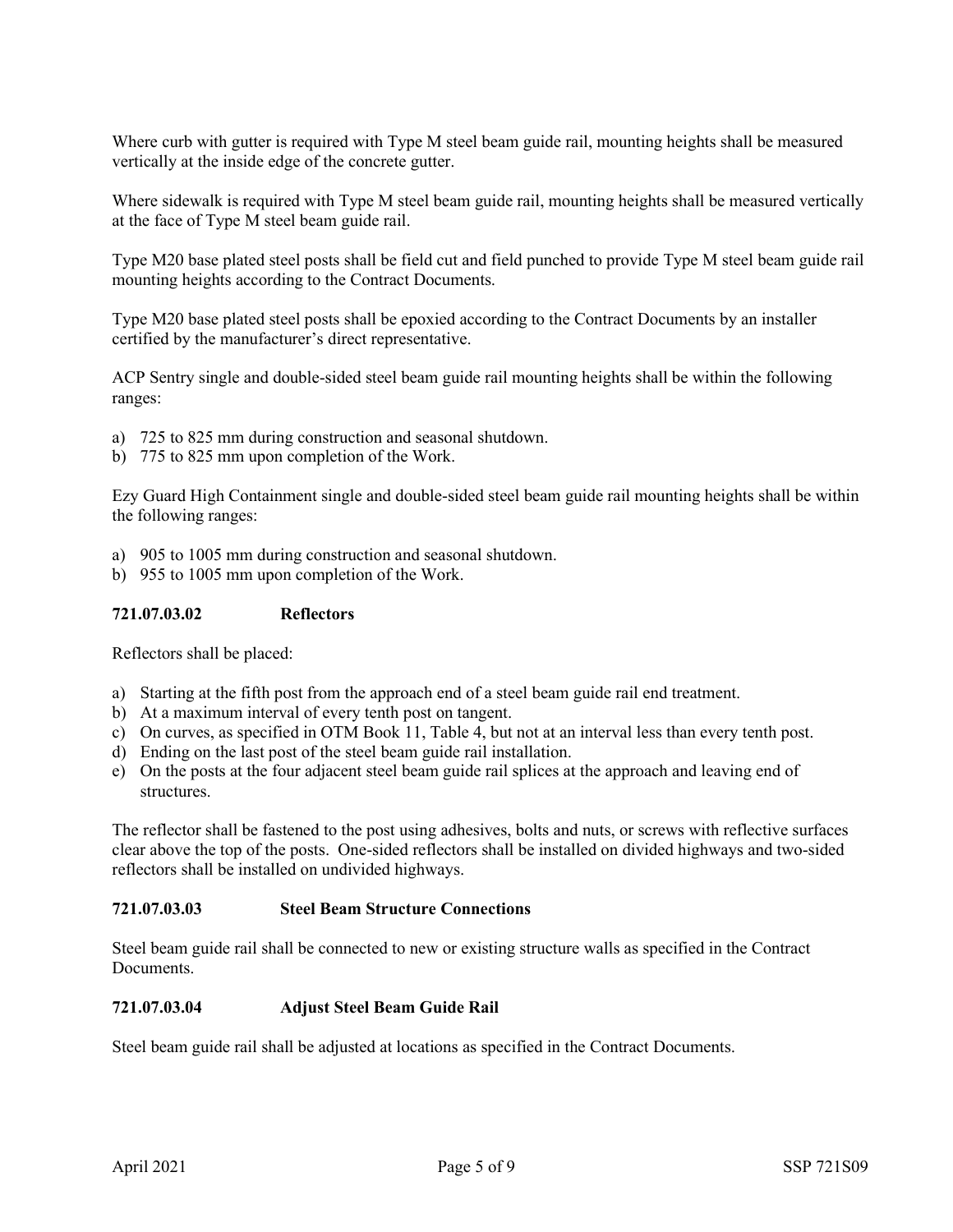Steel beam rail elements, channel elements, and offset blocks shall be disassembled from the posts. Post bolts, washers, nuts and existing steel offset blocks shall be removed and disposed of as specified in the Contract Documents.

Steel beam rail elements, channel elements, wooden offset blocks, and plastic offset blocks, shall be salvaged for reinstallation. Washers from the front face of the existing steel beam guide rail shall not be reinstalled.

Salvaged steel beam rail elements, channel elements, and wooden or plastic offset blocks shall be reinstalled within the mounting height ranges as specified in the Installation clause using new post bolts, washers, and nuts.

For steel post adjustment, the post shall be raised a minimum of 50 mm above the specified height and then driven down to the required depth before the salvaged steel beam guide rail components are reinstalled. When existing steel offset blocks have been removed, new wooden or plastic offset blocks shall be installed. A new hole shall be field punched through the existing post as specified in the Contract Documents.

For wooden post adjustment, a new hole shall be field drilled through the existing post as specified in the Contract Documents. The top of the offset block shall not extend beyond the top of the existing post. When channel elements are being reinstalled, an additional hole shall be field drilled through the existing post as specified in the Contract Documents.

New reflectors shall be supplied and installed as specified in the Reflectors clause. When new reflectors are installed on a wooden post system, the reflector shall be installed on the approach transverse face of the wooden offset block with one edge 12 mm from edge of post.

## **721.07.03.05 Single Rail Steel Beam Guide Rail, Relocation**

Relocation of the single rail steel beam guide rail shall include the dismantling, storage, transportation, and reinstallation of steel beam guide rail systems as specified in the Contract Documents.

#### **721.07.04 Management of Excess Material**

Management of excess material shall be according to the Contract Documents.

| 721.08       | <b>QUALTIY ASSURANCE - Not Used</b>                                                                                                                                                |
|--------------|------------------------------------------------------------------------------------------------------------------------------------------------------------------------------------|
| 721.09       | <b>MEASUREMENT FOR PAYMENT</b>                                                                                                                                                     |
| 721.09.01    | <b>Actual Measurement</b>                                                                                                                                                          |
| 721.09.01.01 | <b>Adjust Steel Beam Guide Rail, Wooden Posts</b><br><b>Adjust Steel Beam Guide Rail, Steel Posts</b><br><b>Adjust Steel Beam Guide Rail, Steel Posts with Steel Offset Blocks</b> |

Measurement of adjust steel beam guide rail shall be by length in metres along the centreline of the adjusted system from end to end of each steel beam guide rail installation. The length includes all treatments, transitions, connections, and terminal systems.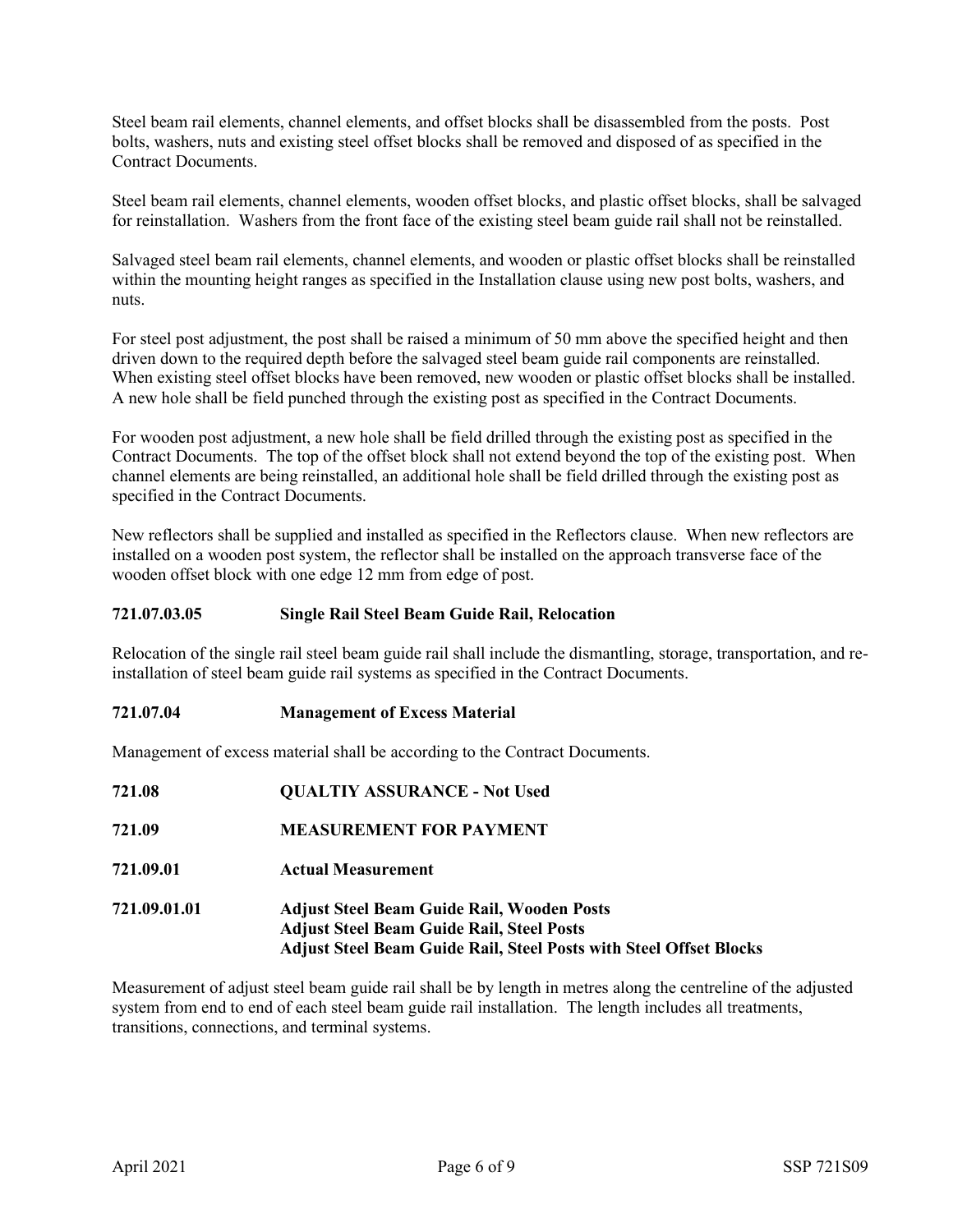# **721.09.01.02 Single Rail Steel Beam Guide Rail, Relocation Single Rail Steel Beam Guide Rail with Channel Single Rail Steel Beam Guide Rail, TL-2, Adjacent to Sidewalk Single Rail Steel Beam Guide Rail, TL-3 Single Rail Steel Beam Guide Rail, TL-3, Adjacent to 2H:1V Slope Single Rail Steel Beam Guide Rail, TL-3, Adjacent to Curb and Gutter Single Rail Steel Beam Guide Rail, TL-4 Single Rail Steel Beam Guide Rail, Double Sided, TL-3 Single Rail Steel Beam Guide Rail, Double Sided, TL-4, Median Double Rail Steel Beam Guide Rail, Double Sided, TL-5, Median Double Rail Steel Beam Guide Rail, Double Sided, TL-5, Roadside**

Measurement of steel beam guide rail, including relocation, shall be by length in metres along the centreline of the system from end to end of each steel beam guide rail installation. The length includes all treatments, transitions, and connections, but does not include terminal systems.

Steel beam guide rail systems that are temporarily surplus and are required for future stages shall be paid for as one relocation for the combined moves into and out of storage, including any off-site storage required due to on-site restrictions.

## **721.09.01.03 Single Rail Steel Beam Guide Rail, TL-3, Base Plated for Shallow Culverts**

Measurement of base plated steel beam guide rail shall be by length in metres along the length of the culvert under the face of guide rail along the roadway.

**721.09.02 Plan Quantity Measurement**

When measurement is by Plan Quantity, such measurement shall be based on the units shown in the clauses under Actual Measurement.

- **721.10 BASIS OF PAYMENT**
- **721.10.01 Adjust Steel Beam Guide Rail, Wooden Posts - Item Adjust Steel Beam Guide Rail, Steel Posts - Item Adjust Steel Beam Guide Rail, Steel Posts with Steel Offset Blocks - Item Single Rail Steel Beam Guide Rail, Relocation - Item Single Rail Steel Beam Guide Rail with Channel - Item Single Rail Steel Beam Guide Rail, TL-2, Adjacent to Sidewalk - Item Single Rail Steel Beam Guide Rail, TL-3 - Item Single Rail Steel Beam Guide Rail, TL-3, Adjacent to 2H:1V Slope - Item Single Rail Steel Beam Guide Rail, TL-3, Adjacent to Curb and Gutter - Item Single Rail Steel Beam Guide Rail, TL-3, Base Plated for Shallow Culverts - Item Single Rail Steel Beam Guide Rail, TL-4 - Item Single Rail Steel Beam Guide Rail, Double Sided, TL-3 - Item Single Rail Steel Beam Guide Rail, Double Sided, TL-4, Median - Item Double Rail Steel Beam Guide Rail, Double Sided, TL-5, Median - Item Double Rail Steel Beam Guide Rail, Double Sided, TL-5, Roadside - Item**

Payment at the Contract price for the above tender items shall be full compensation for all labour, Equipment, and Material to do the work.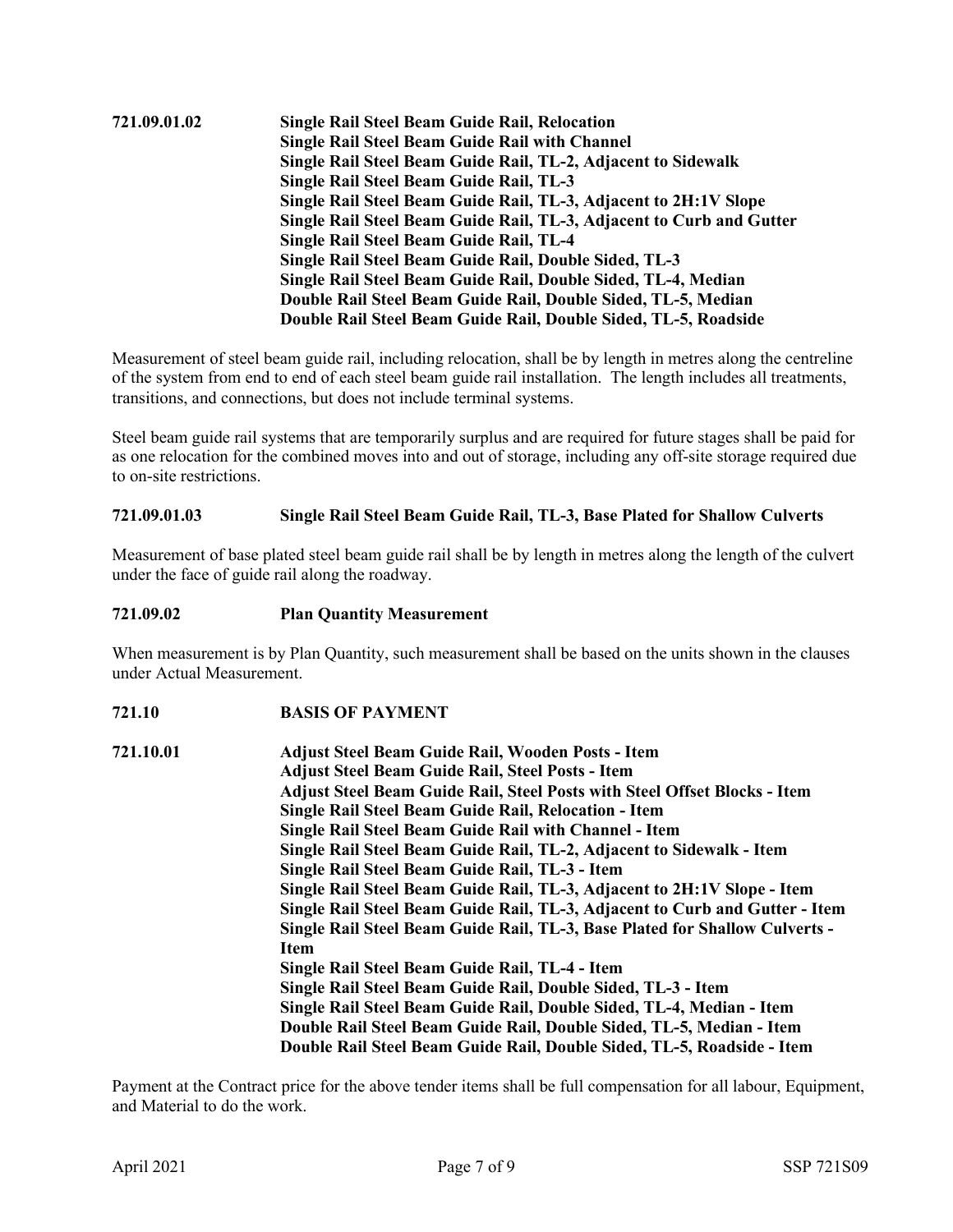| Item (Note 1)                                                                          | <b>System</b>                                                     | Manufacturer                            |  |  |
|----------------------------------------------------------------------------------------|-------------------------------------------------------------------|-----------------------------------------|--|--|
| Single Rail Steel Beam Guide Rail                                                      |                                                                   |                                         |  |  |
| TL-2, Adjacent to Sidewalk                                                             | Type M30 SBGR, Adjacent to Sidewalk                               | Non-Proprietary                         |  |  |
| $TL-3$                                                                                 | Type M20 SBGR                                                     | Non-Proprietary                         |  |  |
|                                                                                        | Type M30 SBGR                                                     | Non-Proprietary                         |  |  |
|                                                                                        | <b>ACP Sentry</b>                                                 | <b>Australian Construction Products</b> |  |  |
|                                                                                        | Ezy Guard 4                                                       | Ingal Civil Products                    |  |  |
| TL-3, Adjacent to 2H:1V Slope                                                          | Type M20 SBGR Adjacent to 2H:1V<br>Slope, with 2438 mm Long Posts | Non-Proprietary                         |  |  |
|                                                                                        | ACP Sentry Adjacent to 2H:1V Slope,<br>with 2100 mm Long Posts    | <b>Australian Construction Products</b> |  |  |
|                                                                                        | Ezy Guard 4 Adjacent to 2H:1V Slope                               | Ingal Civil Products                    |  |  |
| TL-3, Adjacent to Curb and Gutter                                                      | Type M30 SBGR, Adjacent to Concrete<br>Curb                       | Non-Proprietary                         |  |  |
| TL-3, Base Plated for Shallow Culverts                                                 | Type M30 SBGR, Base plated for<br><b>Shallow Culverts</b>         | Non-Proprietary                         |  |  |
| $TL-4$                                                                                 | ACP Sentry Thrie Beam                                             | <b>Australian Construction Products</b> |  |  |
|                                                                                        | Ezy Guard 4 High Containment                                      | Ingal Civil Products                    |  |  |
| Double Sided, TL-3                                                                     | Type M20 or M30 SBGR, Double Sided                                | Non-Proprietary                         |  |  |
|                                                                                        | ACP Sentry, Median                                                | <b>Australian Construction Products</b> |  |  |
|                                                                                        | Ezy Guard 4, Median                                               | Ingal Civil Products                    |  |  |
| Double Sided, TL-4, Median                                                             | Ezy Guard 4 High Containment, Median                              | Ingal Civil Products                    |  |  |
| Double Rail Steel Beam Guide Rail                                                      |                                                                   |                                         |  |  |
| Double Sided, TL-5, Median                                                             | Guardian 5, Median                                                | <b>Gregory Industries</b>               |  |  |
| Double Sided, TL-5, Roadside                                                           | Guardian 5, Roadside                                              | <b>Gregory Industries</b>               |  |  |
| Notes:<br>TL-"X" refers to MASH Test Level (i.e., TL-3 means MASH Test Level 3).<br>1. |                                                                   |                                         |  |  |

**Table 1 Acceptable Systems for Steel Beam Guide Rail Tender Items**